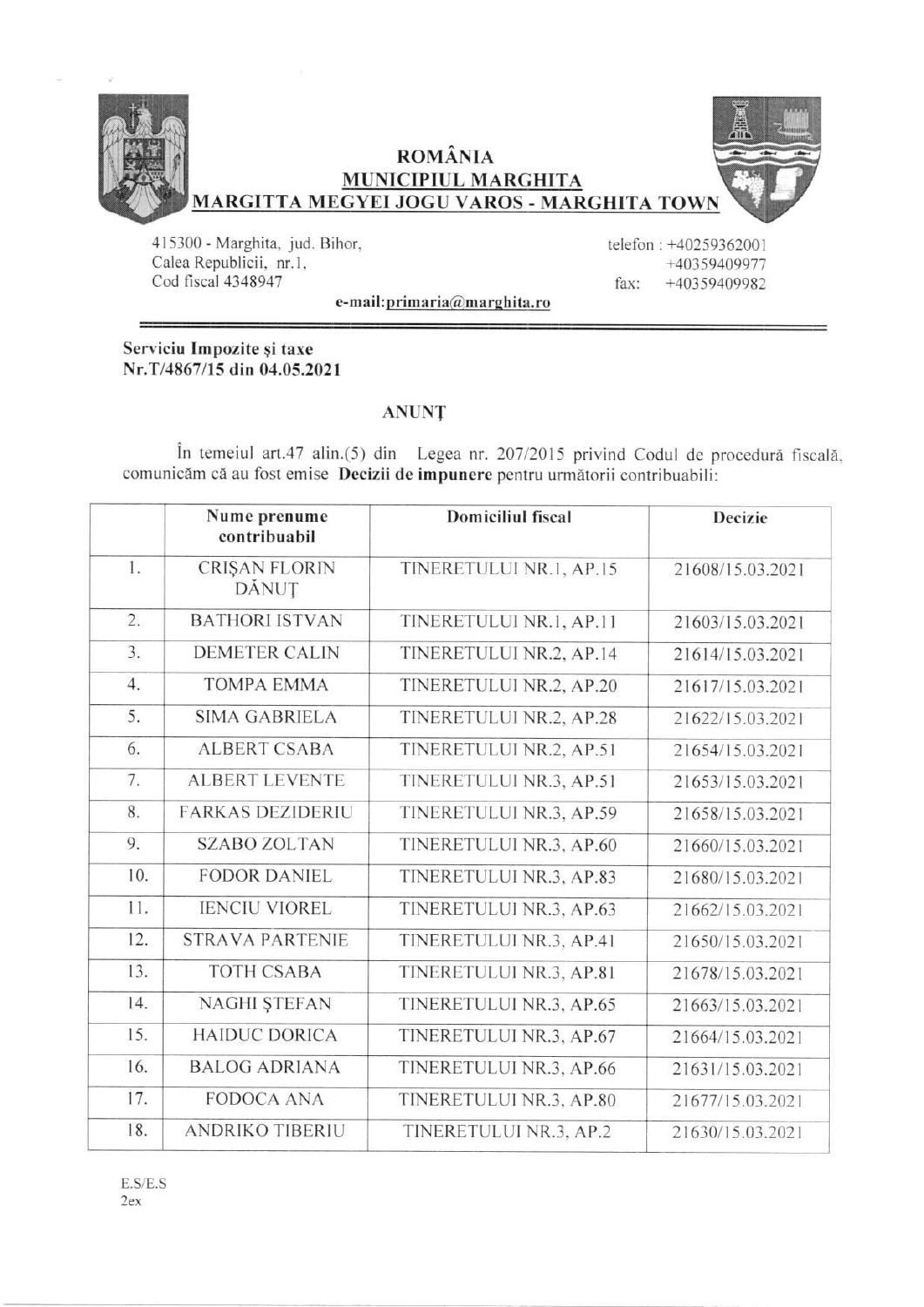| 19. | <b>KOZAK ANDREA</b>            | TINERETULUI NR.3, AP.14  | 21640/15.03.2021 |
|-----|--------------------------------|--------------------------|------------------|
| 20. | <b>TOLVAI ȘTEFAN</b>           | TINERETULUI NR.3, AP.16  | 21641/15.03.2021 |
| 21. | <b>SZILAGYI PAUL</b>           | TINERETULUI NR.3, AP.2   | 21633/15.03.2021 |
| 22. | OROS ZORINA                    | TINERETULUI NR.3, AP.9   | 21637/15.03.2021 |
| 23. | KONYARIK MILANKO               | TINERETULUI NR.3, AP.68  | 21665/15.03.2021 |
| 24. | <b>BERSENSCHI EMERIC</b>       | TINERETULUI NR.3, AP.76  | 21675/15.03.2021 |
| 25. | <b>SIMA ADORIAN</b>            | TINERETULUI NR.3, AP.52  | 21656/15.03.2021 |
| 26. | <b>KONYARIK MARIAN</b>         | TINERETULUI NR.3, AP.68  | 21666/15.03.2021 |
| 27. | <b>NEAG IOSIF</b>              | TINERETULUI NR.4, AP.32  | 21702/15.03.2021 |
| 28. | <b>ERDEI TEREZIA</b>           | TINERETULUI NR.4, AP.2   | 21688/15.03.2021 |
| 29. | SANTA GHEORGHE                 | TINERETULUI NR.4, AP.37  | 21704/15.03.2021 |
| 30. | MESEŞAN IONUT                  | TINERETULUI NR.4, AP.40  | 21706/15.03.2021 |
| 31. | <b>BALLA MARGARETA</b>         | TINERETULUI NR.4, AP.26  | 21700/15.03.2021 |
| 32. | OPRIS DORIN                    | TINERETULUI NR.5, AP.410 | 21736/15.03.2021 |
| 33. | <b>IENCIU VIOREL</b>           | TINERETULUI NR.5, AP.411 | 21737/15.03.2021 |
| 34. | <b>RETI KAROLY</b>             | TINERETULUI NR.5, AP.118 | 21720/15.03.2021 |
| 35. | <b>RETI ANA</b>                | TINERETULUI NR.5, AP.118 | 21721/15.03.2021 |
| 36. | <b>NAGY RODICA</b>             | TINERETULUI NR.5, AP.203 | 21723/15.03.2021 |
| 37. | <b>GRAMA KATI KLARA</b>        | TINERETULUI NR.5, AP.302 | 21709/15.03.2021 |
| 38. | <b>GOMAN NELU</b>              | TINERETULUI NR.5, AP.415 | 21740/15.03.2021 |
| 39. | <b>KISS JUDIT EVA</b>          | TINERETULUI NR.5, AP.311 | 21729/15.03.2021 |
| 40. | MOCA GHEORGHE și               | TINERETULUI NR.5, AP.102 | 21714/15.03.2021 |
|     | <b>ARDELEAN</b><br>LĂCRĂMIOARA |                          |                  |
| 41. | <b>ROŞAN ANA</b>               | TINERETULUI NR.5, AP.103 | 21715/15.03.2021 |
| 42. | <b>ATIEH EMAD</b>              | TINERETULUI NR.5, AP.316 | 21732/15.03.2021 |
| 43. | <b>KATONA JOZSEF</b>           | TINERETULUI NR.5, AP.113 | 21718/15.03.2021 |
| 44. | KONCZAN NICOLETA               | TINERETULUI NR.5, AP.213 | 21708/15.03.2021 |
| 45. | <b>DEMIAN IOAN</b>             | TINERETULUI NR.5, AP.211 | 21726/15.03.2021 |
| 46. | COVACIU GYONGYI                | TINERETULUI NR.5, AP.109 | 21716/15.03.2021 |
| 47. | PRECUP ALEXANDRU               | TINERETULUI NR.5, AP.401 | 21733/15.03.2021 |
| 48. | <b>TRIPON CĂLIN</b>            | TINERETULUI NR.6, AP.3   | 21746/15.03.2021 |
| 49. | <b>INDRIAS PETRU</b>           | TINERETULUI NR.6, AP.4   | 21748/15.03.2021 |
| 50. | <b>IENCIU RADU</b>             | TINERETULUI NR.8, AP.2   | 21769/15.03.2021 |
|     |                                |                          |                  |

 $E.S/E.S$  $2ex$ 

 $\sim 10$